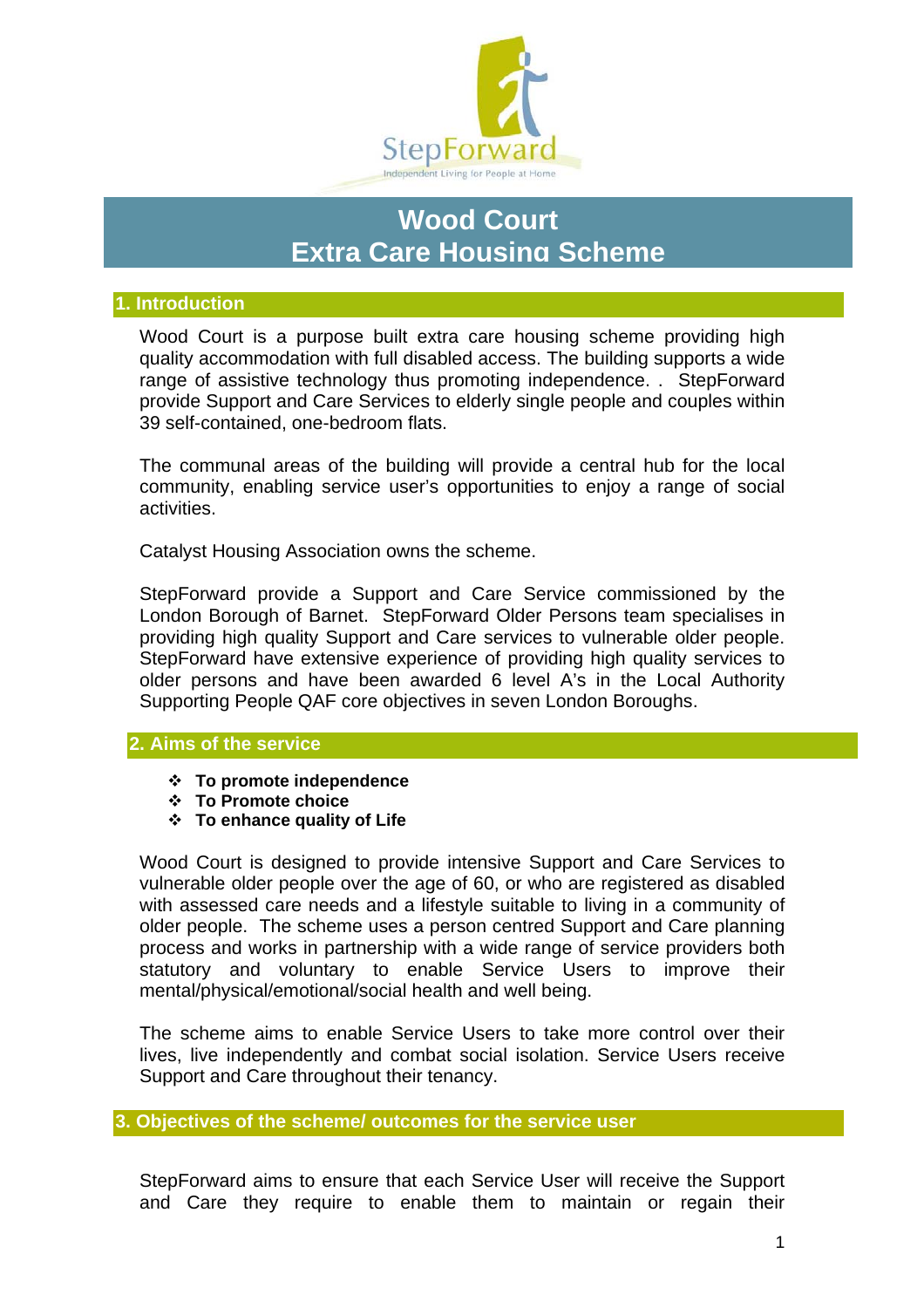independence and choice and have an improved quality of life. Through the Support and Care they receive, Service Users will be able to achieve the following:

## **Tenancy sustainment:**

- Live in good quality well designed housing
- To settle into the scheme with information and Support from their scheme manager before and during their move into the service.
- Understand the terms of their tenancy and their rights and responsibilities as a tenant
- Be safe and secure within their own homes and know how to raise concerns if they feel their safety and security is compromised.
- Understand their right to have privacy
- Be encouraged to report maintenance repairs independently and/or be supported by on-site Scheme Managers to report such repairs and maintenance.
- Understand how to follow up those repairs and know how to receive support when and where they need it.
- Have an understanding of what is considered reasonable/unreasonable or anti-social behaviour, taking responsibility for the behaviour of their family, friends and visitors
- Be supported to pay their rent, service charges, Support and Care charges if applicable and have their income maximised to ensure they are able to pay their utility bills etc. independently
- Receive a daily morning call and/or additional Support and Care visits
- Be linked to an out of hours control centre
- Be supported to complete relevant housing benefit and support charges forms

## **Health:**

- Access to Social Services for care packages etc as needs determine
- Access to GP services within the community
- Access to Primary Care Trusts for aids and adaptations, Occupational Therapists, Physiotherapists, falls clinics etc. as individual needs determine.
- Access to Mental Health teams when necessary
- Access to other specialist services as appropriate and when required
- Access to health promotion
- Receive support from Scheme staff with emotional and practical issues
- Advice through their support worker and other agencies.

## **Social networks: (friends, family and the community)**

- Link into existing borough support services for older people
- Develop peer support networks
- Regain or retain relationships with family or friends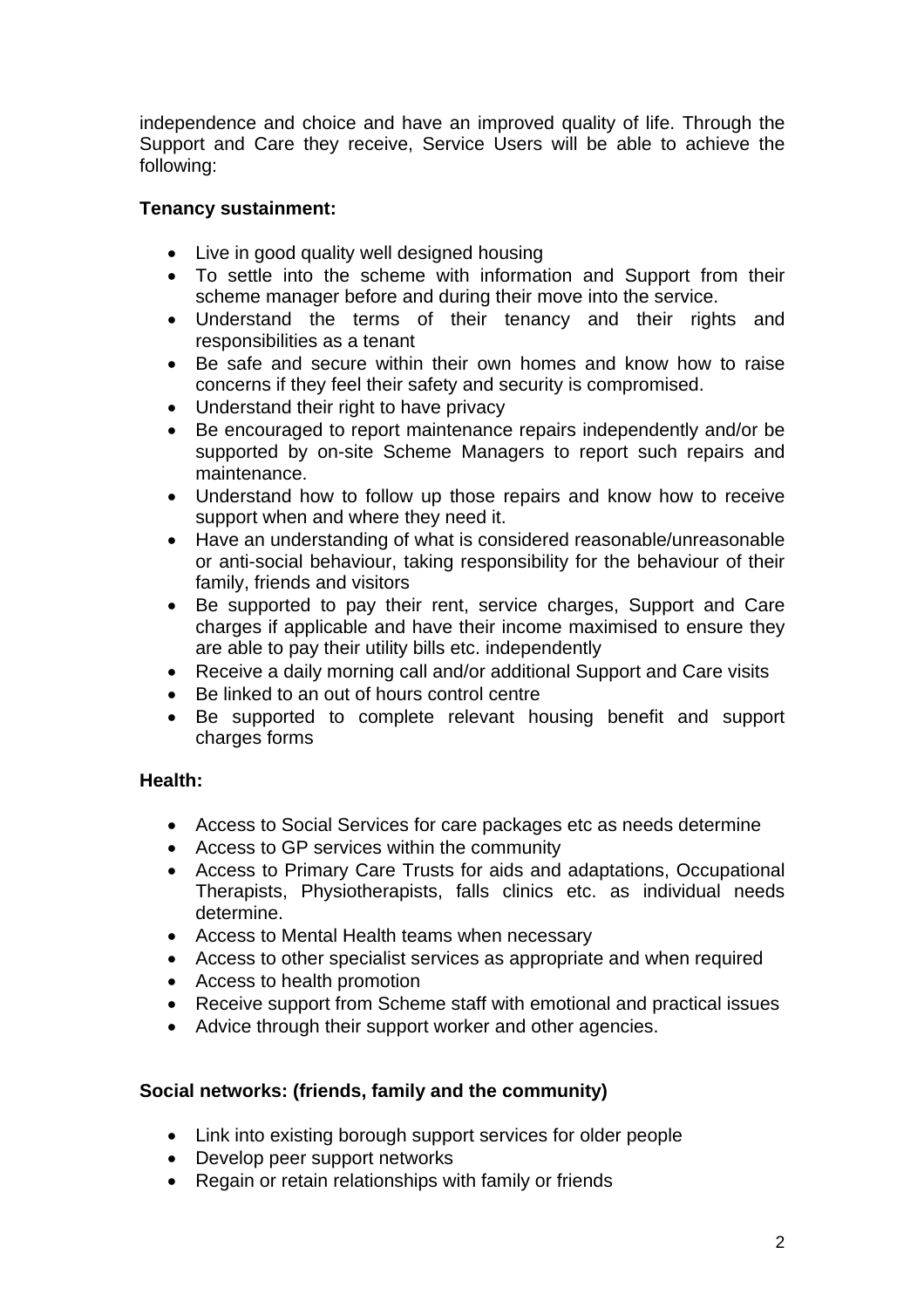- Have the opportunity to involve family/friends/advocates during the Risk assessment process as well as assisting to identify Support and Care needs and attend Support and Care plan reviews
- Find meaningful daytime activities both at the scheme and within the community
- Have access to a range of scheme and inter scheme social events
- Have access to community based activities
- Have access to services tailored to account for individual religious, social, cultural and ethnic values and access to information and support to access these services in the wider community.

#### **Welfare benefits:**

- Maximise their income with the support of the scheme Support Staff.
- Have their benefit claim reassessed annually by the Pension service with the support of the scheme Support Staff.
- Have an understanding of their entitlement to benefits and be able to complete forms independently or with support
- Receive updated benefit information

#### **Life skills:**

- Manage their budget with the support of the scheme Support Staff if required.
- Establish an independent daily routine
- Be aware of the importance of health and safety in the home
- Be aware of the signs of abuse and how to report concerns.
- Access community based services, with support from the scheme Support Staff as and when required.
- Be able to safely use equipment in their home
- Be supported to understand the importance of a healthy lifestyle
- Be referred to appropriate agencies who can provide additional support/care

#### **4. Location**

The scheme is sited in Burnt Oak and has excellent transport links within walking distance. There is also a wide range of local amenities within walking distance. The scheme is based in the London Borough of Barnet.

#### **Accommodation Details:**

The accommodation comprises of 39 self-contained one-bed flats. All flats are wheelchair accessible and have level entry showers.

The scheme has excellent communal facilities. There is a spacious entrance area leading to the main foyer, a dining room, a sitting room and a fully equipped kitchen. The dining and sitting rooms will provide the focus for numerous social activities, acting as a hub for community involvement e.g. Health promotion events, focus groups, house meetings etc. The scheme has a fully equipped laundry room and provision has also been made within the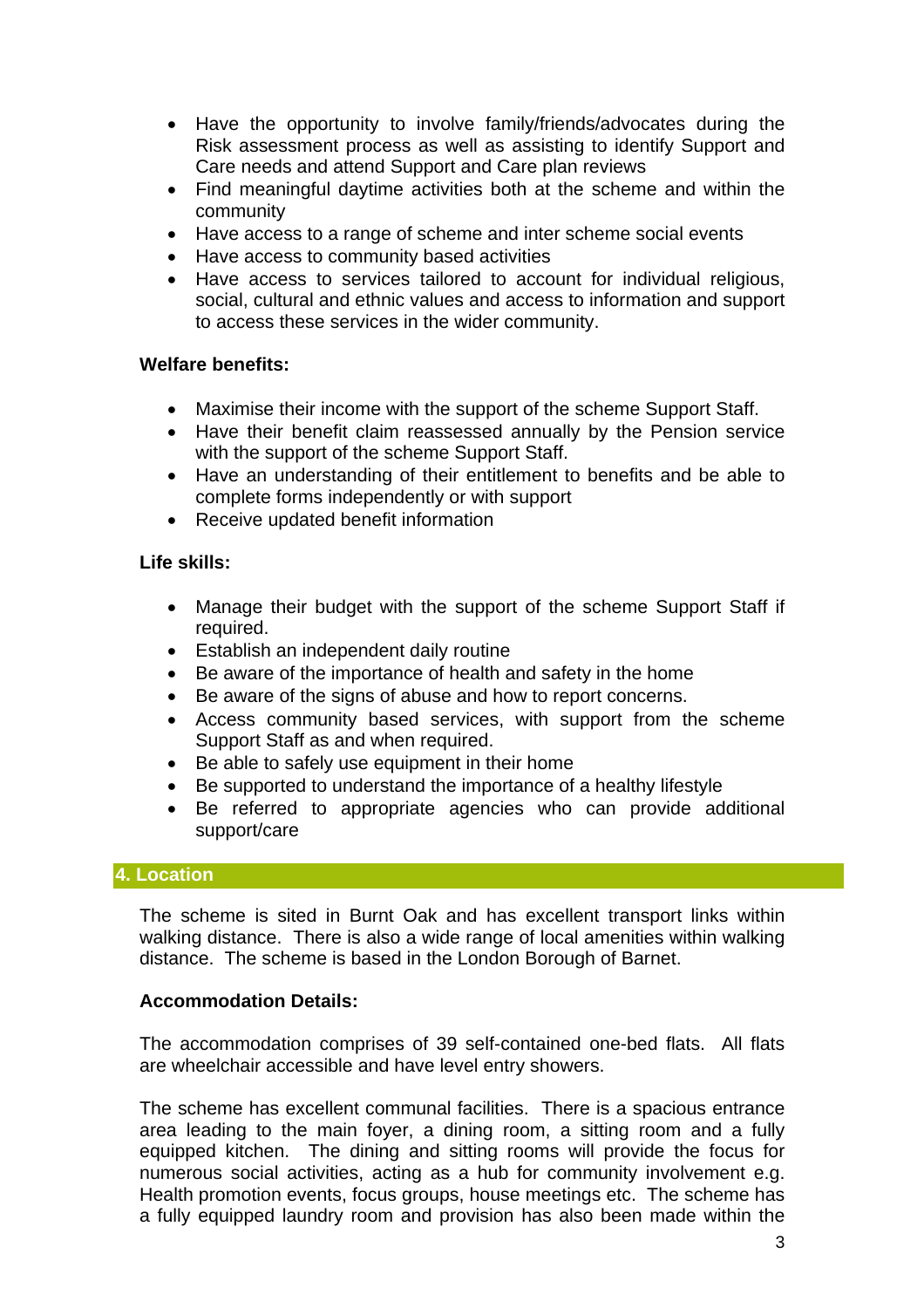flats to accommodate the tenant's own washing machine. There are assisted bathrooms and large seating areas.

The StepForward office is located on the ground floor in the main entrance area.

Other facilities available include hairdressing facilities, assisted bathrooms, a door entry system, a care office and communal gardens.

Other features include electrical sockets at waist height. Every flat has an intercom/Delta alarm system linked to the care staff or, if they are unavailable, to a control centre. Pendants connected to this system are available for Service Users who are frail or have limited mobility.

Service Users are issued with an assured tenancy If Service Users have very substantial savings they may be expected to pay their own rent and part or all of their Support and Care charges.

#### **5. Service Users**

#### **Resident Profile**

The client group are vulnerable older Men or Women over the age of 60, or registered as disabled with assessed care needs, with social, physical or mental health needs who would benefit from quality housing and care in a supportive community in the London Borough of Barnet.

#### **Referral Criteria**

In order to qualify for this service, applicants must meet the above profile, be in need of support with physical, mental or social needs and be reasonably able to live on their own with the necessary care package/support.

#### **Referrals Process**

Referrals are taken from the London Borough of Barnet Social services department.

#### **6. Delivery of the service**

#### **Service Provision**

The scheme has an on-site office staffed by two Support Workers. There is also a full time Administrator, a full time Care Manager and there will also be a number of Care/ Support Assistants on duty 24 hours a day.

The on-site Scheme Staff will call all Service Users via the Delta alarm system and a Care Assistant will visit in line with Service Users Care Plans. Support Staff will also visit at planned times providing a Support planning service in line with StepForward's standards and processes.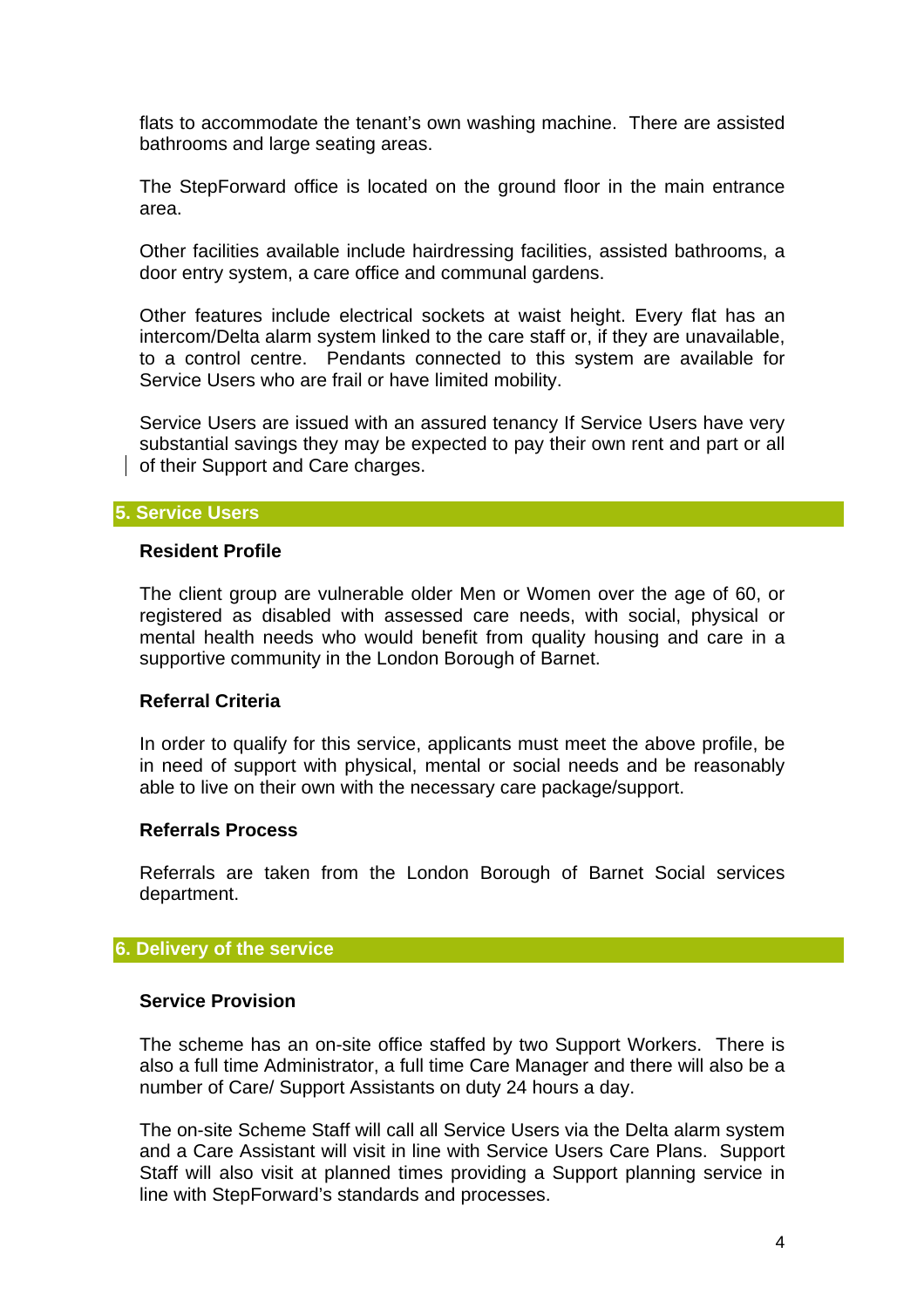Emergency cover is also provided. The Delta alarm system contacts the care office or control centre for emergency action.

All Service Users have the option of joining the meals social club, which provides a social gathering in the dining room several times a week.

Service aims and outcomes will be achieved by individual regular Support and Care planning in accordance with StepForward's Support and Care planning and Service User risk assessment standards and processes, which set targets, objectives and reviews with appropriate and realistic timescales. Service user's views and involvement are central to all aspects of the service.

The Support Worker in conjunction with the Service User and care manager will draw up a Support and Care plan, the service user will be encouraged to invite any other representative they wish to be present at the Support and Care planning meeting. The support plan will be drawn up within one month of their arrival into the scheme. The support plan will cover the following areas:

- Emotional Support /motivation
- Budgeting and life skills
- Benefits help and advice
- Advocacy/enabling communication with other agencies
- Social and leisure activities
- Settling in process
- Information on local facilities
- Service user involvement
- General assistance
- Health and safety
- Maintenance
- Any other Support and Care area relevant to the service user

The service will establish effective local links within the community and staff will complete referral forms to appropriate external agencies as required, to ensure Service user's needs are both identified and met. Service Users will work with the scheme manager to agree their Support and Care needs and how these will be addressed through the Support and Care plan. A service user can request a review of there support and or care plan at any time

Services to be provided directly to service users fall into one of 5 categories:

- Practical care
- ❖ Personal care
- Additional Support i.e. additional support as needs change as well as family support
- Support service users to access social & community activities
- ❖ Care Co-ordination

**Practical Care**: a domestic and basic housework service will be provided to ensure that the Service User has a reasonable measure of health, hygiene and safety in their own home, delivered in such a way as to enhance the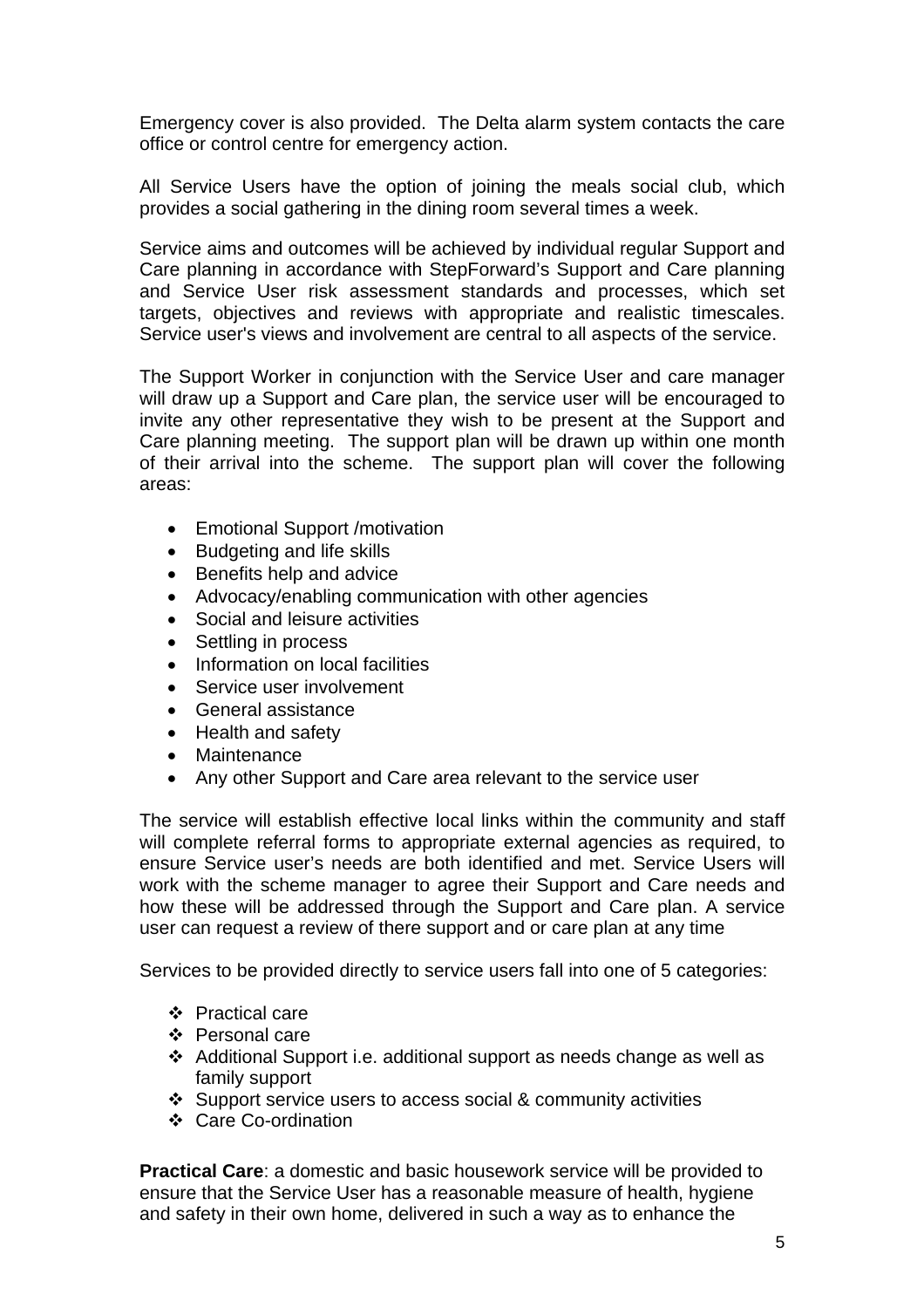Service User's quality of life, and promote independence. The provision of such tasks should only be provided if needed however and should not conflict with the services aim to promote independence and support rehabilitation. The services required are included in the following non-exhaustive list:

## **Practical Support Services Required**

- Supporting Service Users to maintain their own home
- **Arranging Furniture**
- **Operating heating system**
- Hand, machine or laundrette washing (on-site facilities are provided)
- Washing up
- Changing and making the bed
- $\blacksquare$  Ironing where possible
- Support with shopping
- **Preparation of meals (purchasing freshly cooked and frozen meals to be** heated and served hot in the Service Users flat, purchasing food to enable the Service User to prepare meals, offering minimum assistance as required, assisting with preparation of light snacks and drinks).
- Collecting benefits, pension, obtaining cash or prescriptions
- Paying bills and assisting to manage financial resources
- **Maintaining social contact**
- **Making appointments**
- **Assisting with correspondence**
- Enabling access to activities/significant others within the community.

## **Personal Care Services Required**

**Personal Care**: The following non-exhaustive list of services should be provided to services users as required. Again the provision of such services should only be provided as needed and should not conflict with the services aim to promote independence and support rehabilitation.

- **Getting out of bed**
- Washing
- **Bathing/showering**
- **Hair care**
- Denture and mouth care
- **Getting dressed**
- **Moving and handling**
- Eating and drinking
- Hand and fingernail care
- **Supporting medication compliance**
- Basic foot care (not requiring a state registered chiropodist)
- Cleaning and checking batteries of hearing aids
- **Managing continence**
- **Emptying commodes**
- **Emptying colostomy and catheter bags (though not catheter tubes)**
- Administering non-controlled prescribed medication in accordance with the written authorisation of a member of the primary health care team
- **Evening and night settling**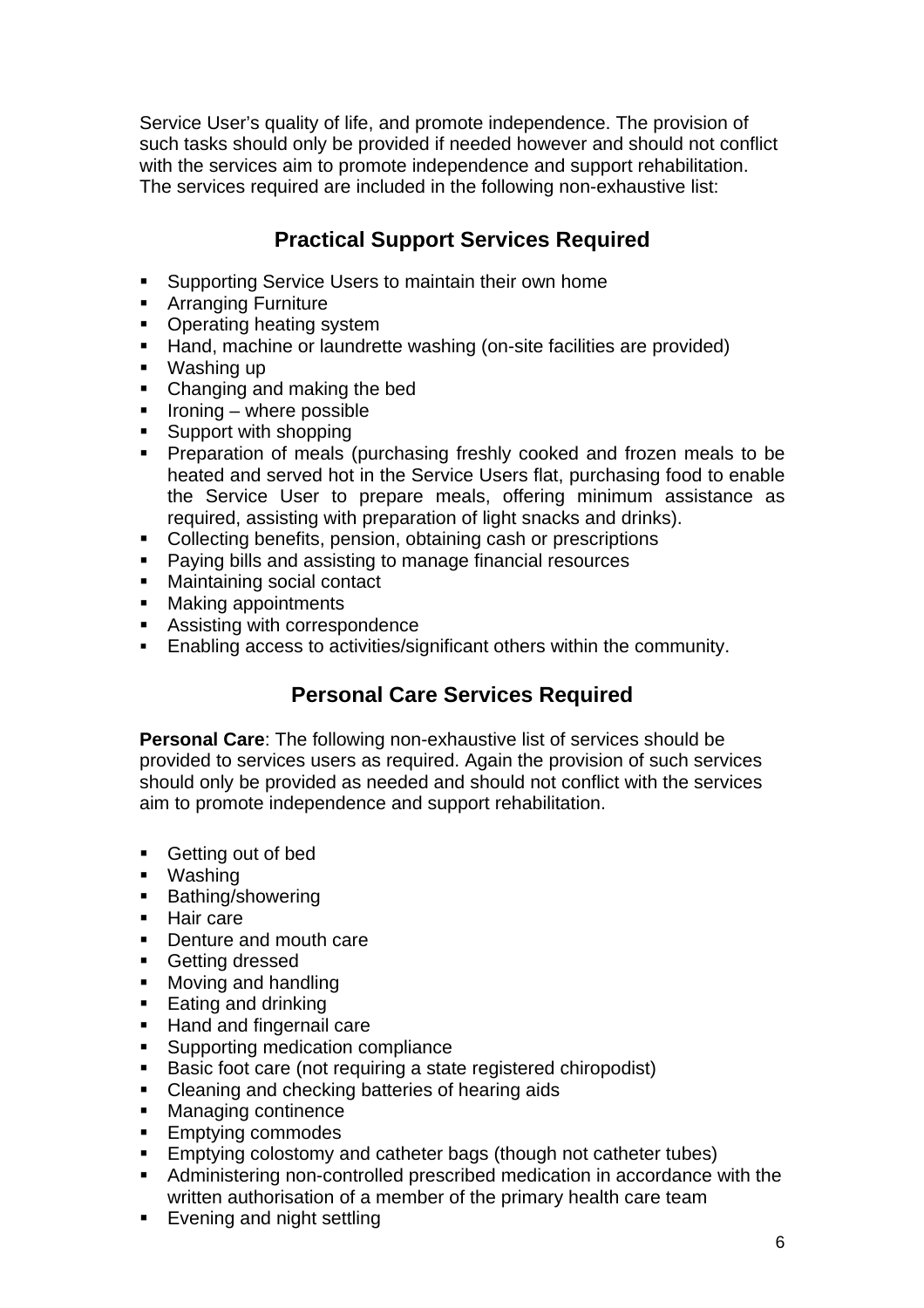■ Direct Response to call for assistance (24hr) care support

#### **7. Duration of the Service**

The service for each Service User will be on a long-term basis. All Service Users are offered a home for life, unless their health deteriorates to such as extent that long term nursing care is required in line with StepForward's mission statement.

#### **8. Housing Management**

Catalyst is the landlord and will provide housing management services for Wood Court. StepForward Support and Care staff will liaise with Catalyst's Housing Officer to ensure effective sign-up and arrears procedures are carried out. There is a formal joint working protocol in place between Catalyst and StepForward.

As a Registered Social Landlord, Catalyst complies with the Housing Corporation Regulatory Code, which incorporates the statutory requirements for housing management.

Decisions regarding move-on arrangement for Service Users will be made after consultation with the Service user (and their advocate where appropriate), Barnet social services and the care provider.

| <b>Support and Care Charges:</b> | TBA        |
|----------------------------------|------------|
| <b>Service Charges:</b>          | <b>TBA</b> |
| <b>Rent Charge range:</b>        | TBA        |

Service Users will be supported to complete a financial assessment form, which will be forwarded to the fairer charging team. Service Users will be asked to sign a Support and Care. Service Users will be written to directly to advise them of their weekly Support and Care charge.

#### **9. Obligation of Referring Agencies**

To meet their mutual obligations to the Service Users the referring agencies of the Councils and StepForward, will:

| <b>Referring Agencies from Barnet</b>                                                                                                                         | <b>StepForward</b>                                          |
|---------------------------------------------------------------------------------------------------------------------------------------------------------------|-------------------------------------------------------------|
| Develop clear referral / nomination   Produce clear and accessible<br>procedures and ensure that these are referral information which outlines<br>adhered to. | referral criteria and to ensure that<br>this is adhered to. |
| Ensure that up to date risk assessments, Ensure that the care package                                                                                         |                                                             |
| care plan and all relevant information is outlined in the care plan is                                                                                        |                                                             |
| submitted along with written social and implemented in association with                                                                                       |                                                             |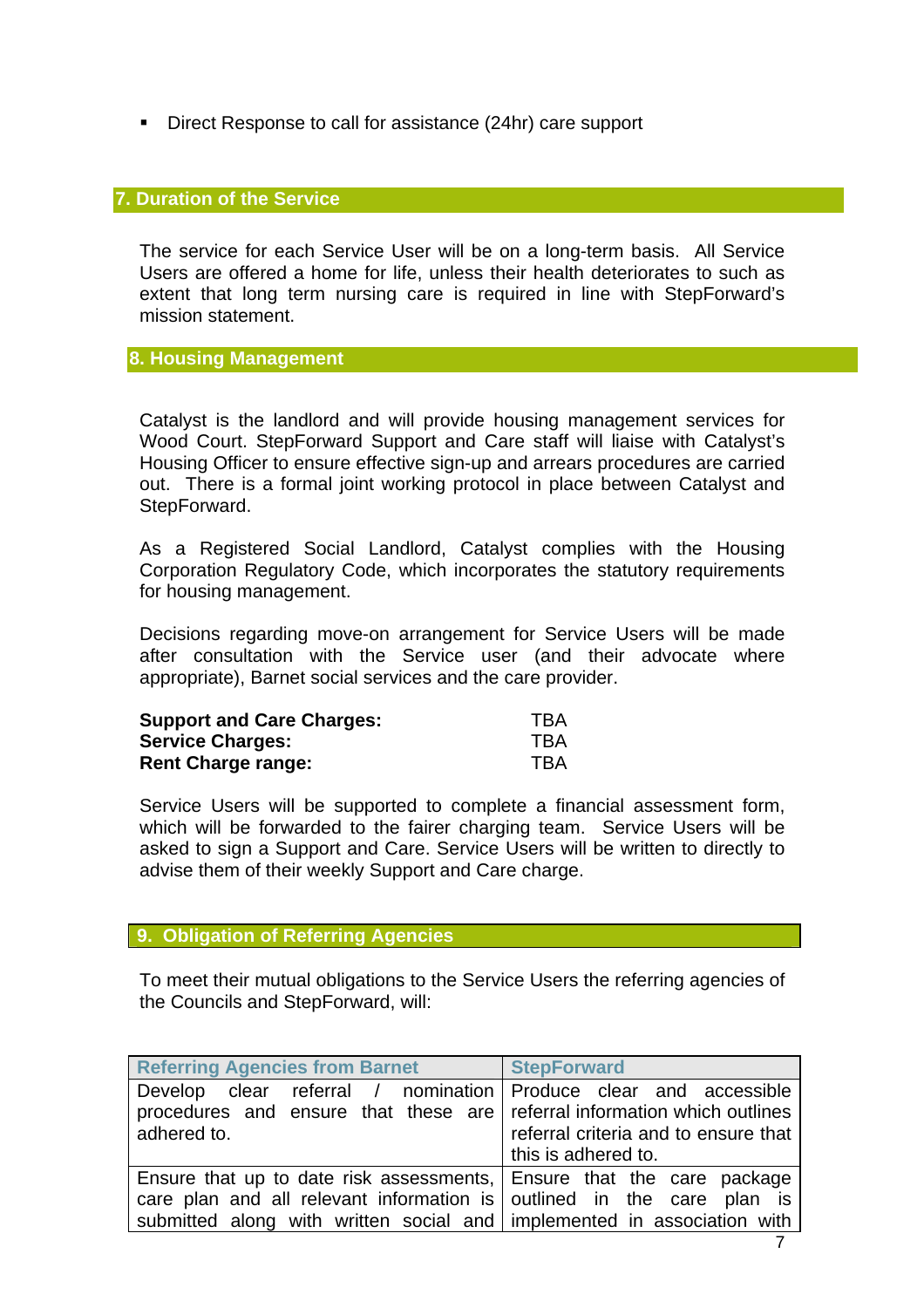| personal history of the nominee.                                                                                                                                                                                                                                                                                        | all the agencies and individual<br>named therein.              |
|-------------------------------------------------------------------------------------------------------------------------------------------------------------------------------------------------------------------------------------------------------------------------------------------------------------------------|----------------------------------------------------------------|
| Commit to monitoring and evaluating the Commit to monitoring and<br>service for the purpose of overseeing evaluating the service for the<br>referral and allocation decisions and the purpose of overseeing referral<br>participation of all agencies in Supporting and allocation decisions and the<br>each placement. | participation of all agencies in<br>Supporting each placement. |

### **10. Staffing**

#### **Staff working at Wood Court who provide the Support services consist of the following:**

| <b>Staff member</b>                                              | the<br>worked<br>at<br>scheme per week                     | Name and/or Hours Based centrally or at the scheme |
|------------------------------------------------------------------|------------------------------------------------------------|----------------------------------------------------|
| Uanice Gunn                                                      | <b>Director</b><br><b>Operations</b>                       | of   Centrally based                               |
| Antonia Oakley                                                   | <b>Head of Operations</b>                                  | <b>Centrally Based</b>                             |
| Philip Long                                                      | <b>Operations Manager</b>                                  | <b>Centrally Based</b>                             |
| Service<br>Care<br>Extra<br>manager (Registered Care<br>manager) | <b>Mike Kent</b><br>18.75 hours                            | <b>Scheme Based</b>                                |
| Care Team Manager                                                | TBA 37.5 Hours per<br>week                                 | <b>Scheme Based</b>                                |
| 2 Support Workers                                                | To Be Appointed<br>Be<br>Appointed<br>To<br>(37.5 hrs) X 2 | <b>Scheme Based</b>                                |
| <b>Cook</b>                                                      | To Be Appointed                                            | <b>Scheme Based</b>                                |
| 2 Facilities Assistant                                           | 37.5                                                       | <b>Scheme Based</b>                                |
| Care Assistants to meet<br>the needs of the service              | 24/7 staffing<br>levels<br>variable                        | <b>Scheme Based</b>                                |
|                                                                  |                                                            |                                                    |
|                                                                  |                                                            |                                                    |
|                                                                  |                                                            |                                                    |
|                                                                  |                                                            |                                                    |
|                                                                  |                                                            |                                                    |
|                                                                  |                                                            |                                                    |
|                                                                  |                                                            |                                                    |
|                                                                  |                                                            |                                                    |

The Scheme Based staff appropriately qualified as set out in the Barnet Extra Care Housing Care and Support Contract.

Locum staff will cover all planned and unplanned absences.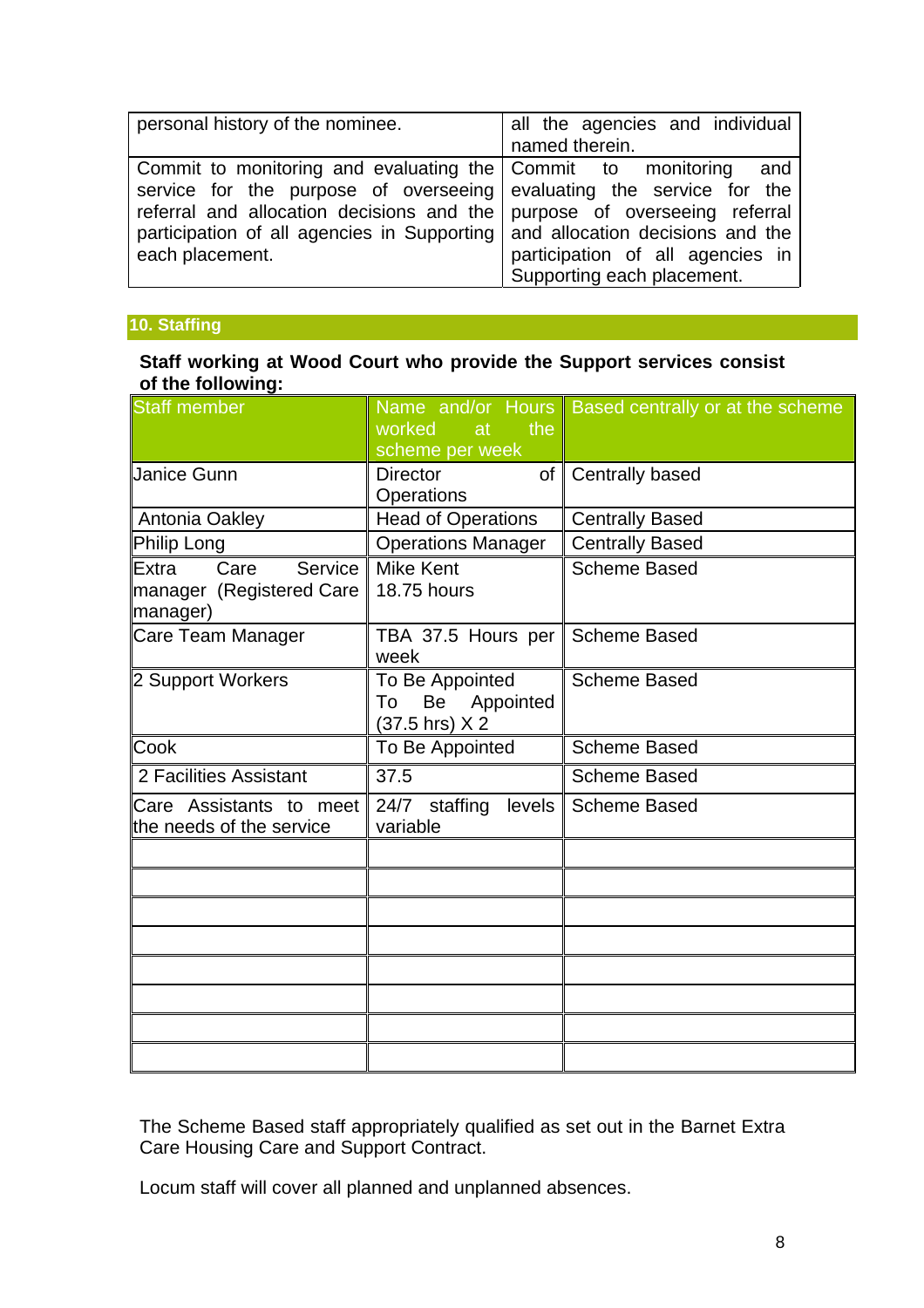The management structure is as follows:

There will be Service Manager responsible for the scheme providing:

- Line management Support to all Scheme based staff
- Multi-agency liaison
- Day to day management of the scheme is provided by an onsite Care Manager

The Operations Manager will Support the Service Manger with the above responsibilities and will manage the contract with Barnet Council.

The main contact for the Support and Care Service and for further information please contact:

**Mike Kent Extra Care Service Co-ordinator StepFoward Support and Care team office Wood Court Extra Care Sheltered Housing Scheme Address to be confirmed Email: mken@mht.co.uk**

**Philip Long Operations Manager Care & Support StepForward Older Person's Team MHT House Crescent Lane London. SW4 9RS Telephone 020 7501 2300 ext 2352 Fax on 020 7501 2369 Email: plon@mht.co.uk**

**For Further information on nominations to Wood Court please contact Rena Haria, Adult Social Services (Older People)** 

**Barnet House, 8th floor 1255 High Road Whetstone N20 0EJ** 

**Tel: 0208 359 2126 E Mail: Rena.Haria@barnet.gov.uk**

#### **11. Documentation**

- All StepForward Service Users receive a copy of the StepForward Service User Guide, which gives details of the Support and Care that StepForward offers, standards of our service, expectations of our work with Service Users and useful local information
- The service user guide is currently available in large print, cassette tape, and the following languages: Turkish, Greek, Chinese, Vietnamese and Gujarati. There are also sections, which have been re-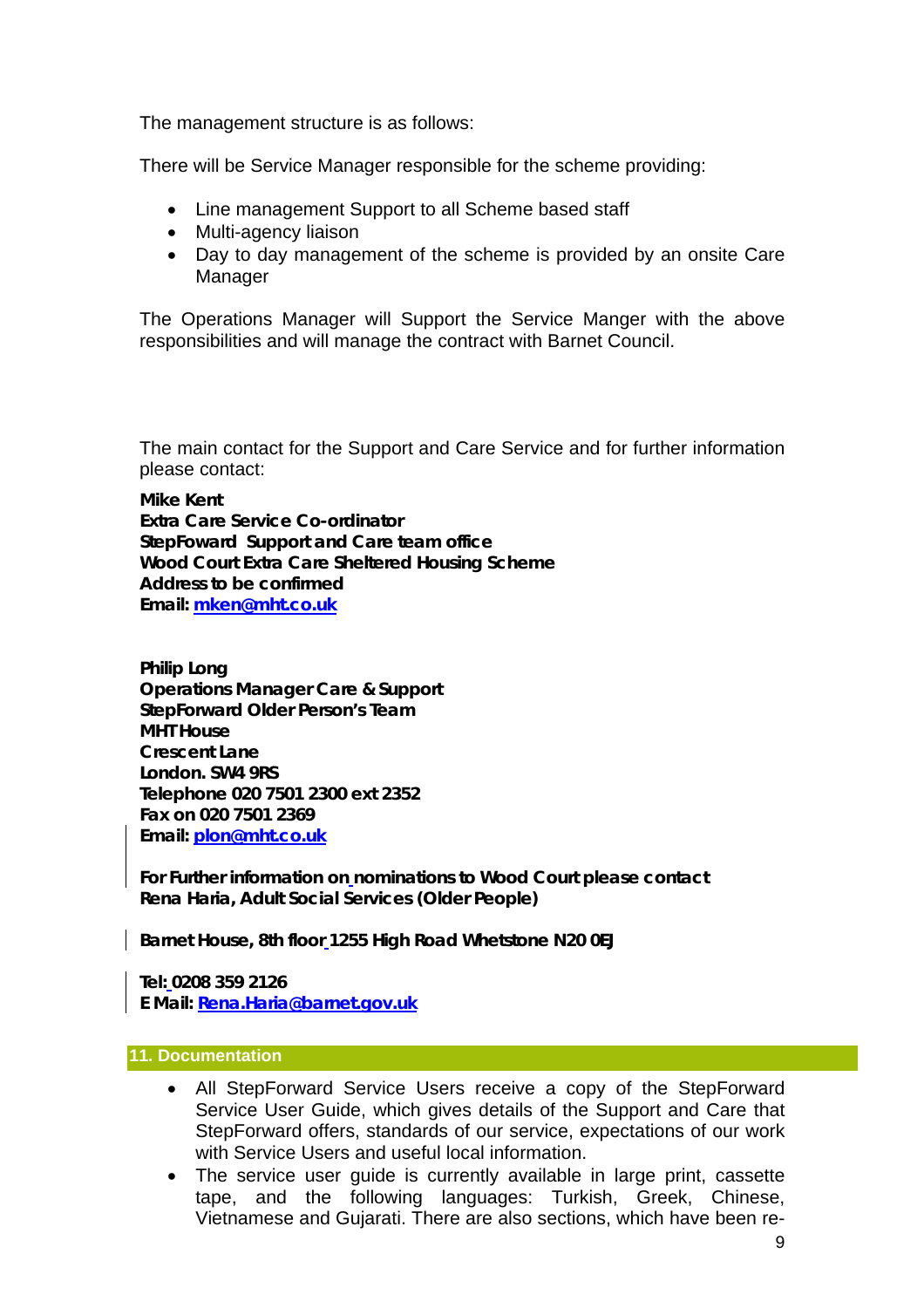written for people with learning disabilities. Service Users who cannot access the guide in the formats mentioned previously are accommodated following StepForward's translation policy.

The service user guide covers the following topics:

- Rights and responsibilities
- Moving in
- Planning Support and Care
- Ending Support and Care
- Working with other agencies
- Access to personal information
- Involving you
- Equality and diversity
- Health and safety
- Protection from abuse
- Drug misuse
- Customer feedback
- Harassment and Anti Social Behaviour (ASB)
- Service Users will receive a copy of the Menu of Involvement, which explains how they can get involved in shaping our services. This is available in large print, and Chinese.
- All tenants are given a Catalyst handbook which details; an overview of Catalyst, their rights and responsibilities as a tenant, their tenancy agreement, who to contact if they need help in specific areas, ASB and harassment, how to give feedback, equal opportunities and tenant involvement and consultation.
- Customer feedback forms are given to all Service Users at regular intervals; it defines how Service Users can make complaints, comments and give feedback on the Support and Care services they receive.

#### **12. Notification of Significant Events**

For the purpose of this agreement, significant events shall comprise the following:

- Death
- Serious Illness
- Incidents relating to personal safety and wellbeing and any incident which may result in risk of physical and / or emotional injury / harm.
- A major incident relating to the building where the Support and Care is being given i.e. flood, fire, natural disaster

StepForward will immediately notify the relevant Departments within the Council who have an on going responsibility to the Service user in the case of significant events. Notification will be made in line with responsibilities under the Protection of Vulnerable Adults Policy required by the Barnet ECH Care and Support Contract.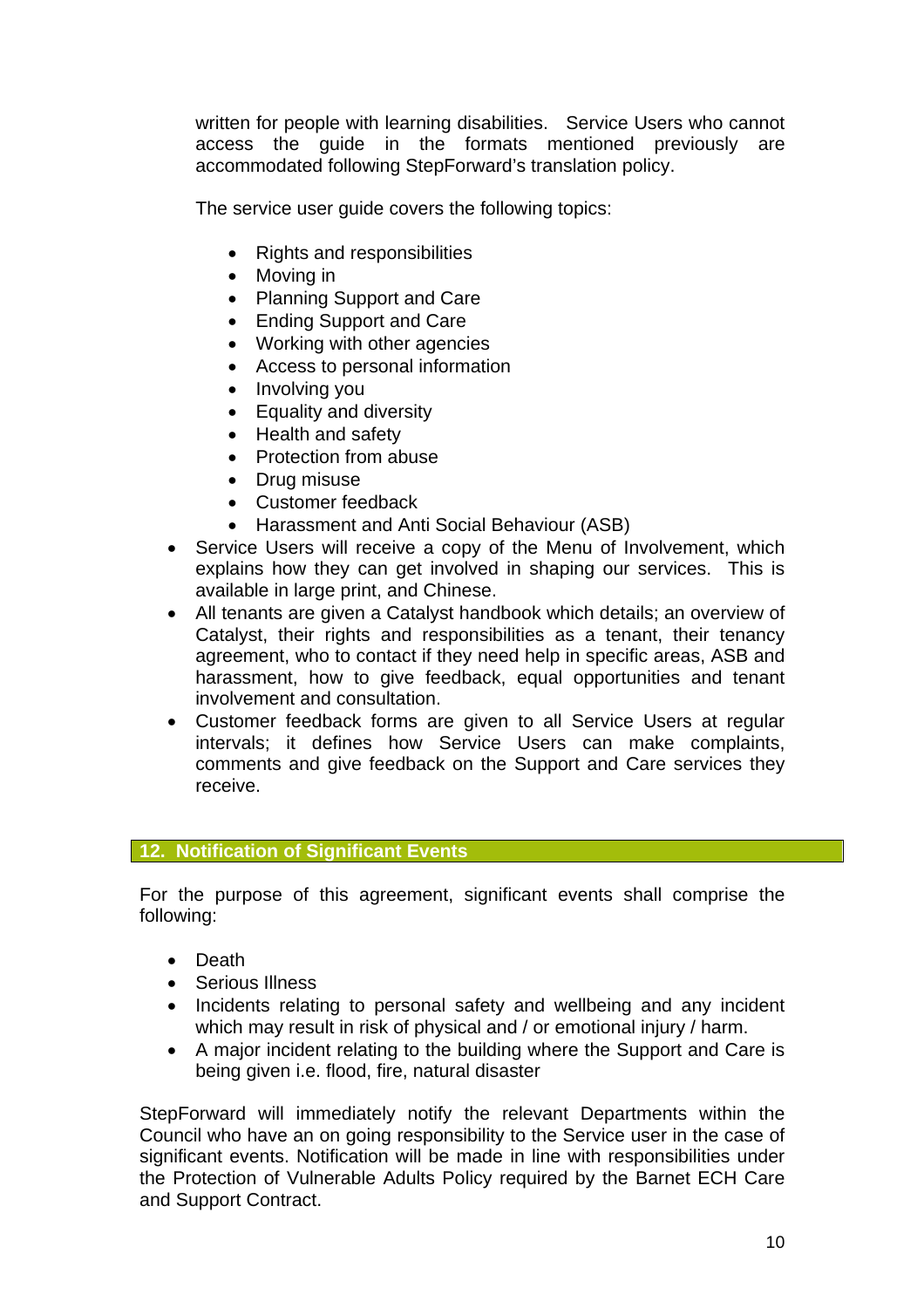In the instance of a significant event occurring outside of working hours of the said statutory bodies, StepForward shall immediately notify the Emergency Duty Team (EDT) for the relevant Council and the Authorised Officer of the relevant Council as soon as possible.

In the case of emergency measures and to safeguard any vulnerable adult, Service Users using the service will be provided with Support and Care from **Barnet** 

Barnet Council will immediately inform StepForward's Contract Manager if they become aware of a significant event affecting a Service user receiving Support and Care.

#### **Publicity**

StepForward will be responsible for the production of publicity materials about the service, such as referral leaflets, service specifications, posters, etc. StepForward will agree all publicity mentioning Barnet Council with the Authorised Officer for Barnet Council.

#### **14. Liaison**

In relation to issues pertaining to the Barnet ECH Care and Support contract Contract the Authorised Officer details are set out in Schedule 1 of that Agreement.

With regard to the issues arising from the Service Specification, StepForward will liaise with the named contract manager at Barnet. No changes can be made to this service level agreement without the prior approval in writing of the Contract Manager.

StepForward will establish and maintain a dialogue and a working relationship with the following:

- Barnet Adult Social Services
- Barnet Housing Services
- Barnet Mental Health Services
- Community Drug and Alcohol Services
- Primary Care Trust Services

Links shall be actively sought and be made into:

- Victim Support and Care Groups
- Health Visitors
- Health Services
- Other Voluntary Services
- Community Safety (Police)
- Barnet Mental Health Team

In respect of significant issues relating to any Barnet Service User, StepForward will inform the Lead Officer.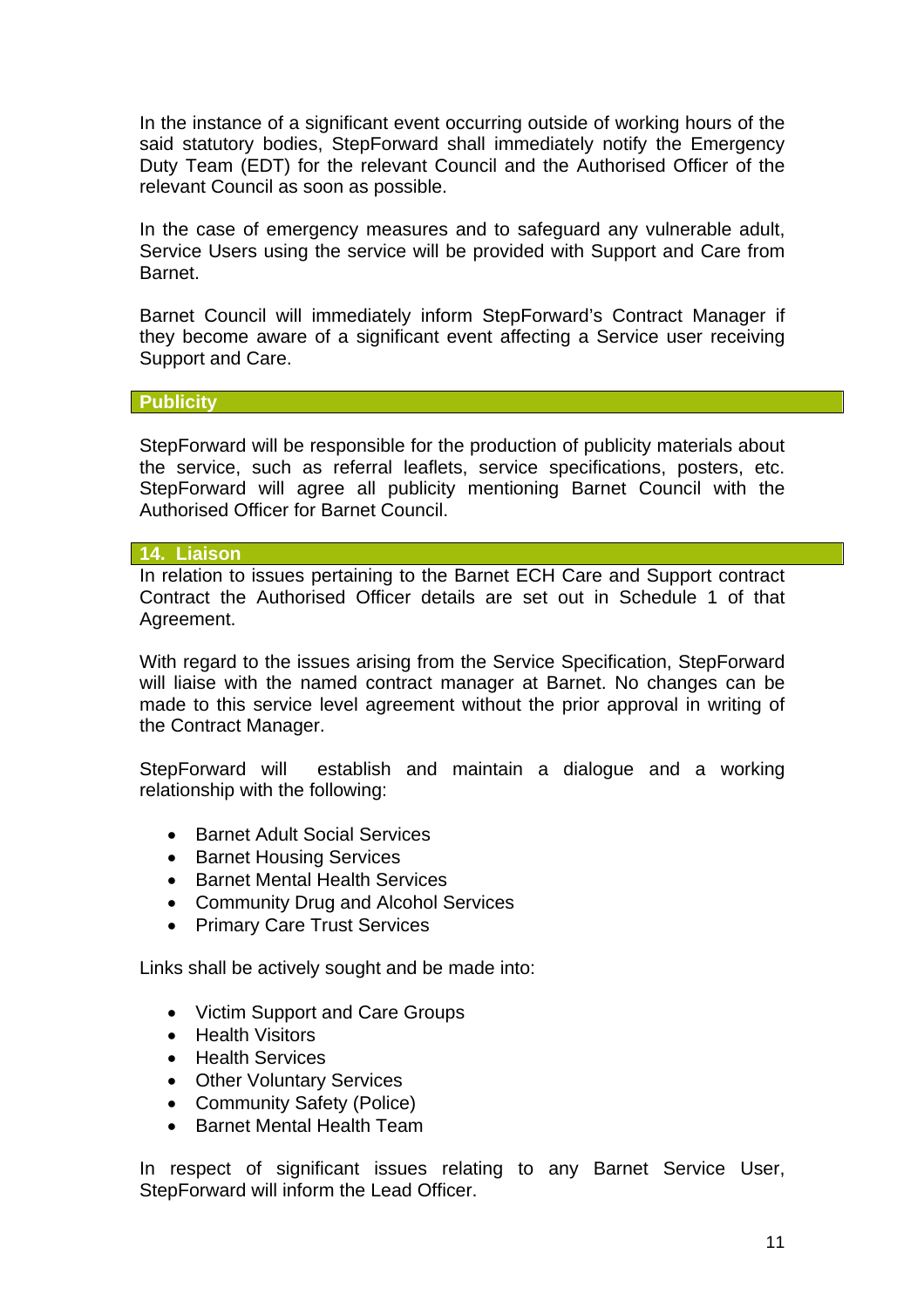### **Liaison meetings:**

Liaison meetings regarding the operation of the service will take place sixmonthly as set out in the Service Specification. The meetings will be coordinated by the named Contract Manager at Barnet who will invite representatives from:

- Barnet Adult Social Services
- Barnet Supporting People Team
- StepForward
- Barnet Housing
- Catalyst CHA

#### **15. Quality**

StepForward has developed a quality monitoring framework bases on the Supporting People framework, which assesses the performance and quality of services against measurable performance standards. This system ensures that StepForward:

- Complies with the Supporting People Quality Assessment Framework (QAF)
- Sets quality standards for the delivery of its Support and Care service
- Monitors performance against agreed standards and the service specification as a means to continually review and improve the service provided
- Maintain efficient systems to provide staff with information to comply with the specification
- Reports on performance information
- Maintain effective performance management at all times.

StepForward conduct peer reviews, which are undertaken randomly throughout the organisation.

StepForward has a complete range of key performance indicators and performances against these are monitored quarterly by the management team. These include the SP KPIs, which are reported to the SP teams quarterly.

Monitoring and other arrangements will also be in line with the Council's requirements.

#### **Standards**

StepForward will ensure that standards will be monitored through:

- Annual self-assessment against the QAF
- StepForward's peer review
- Supporting People
- Best value assessment
- Local authority monitoring standards.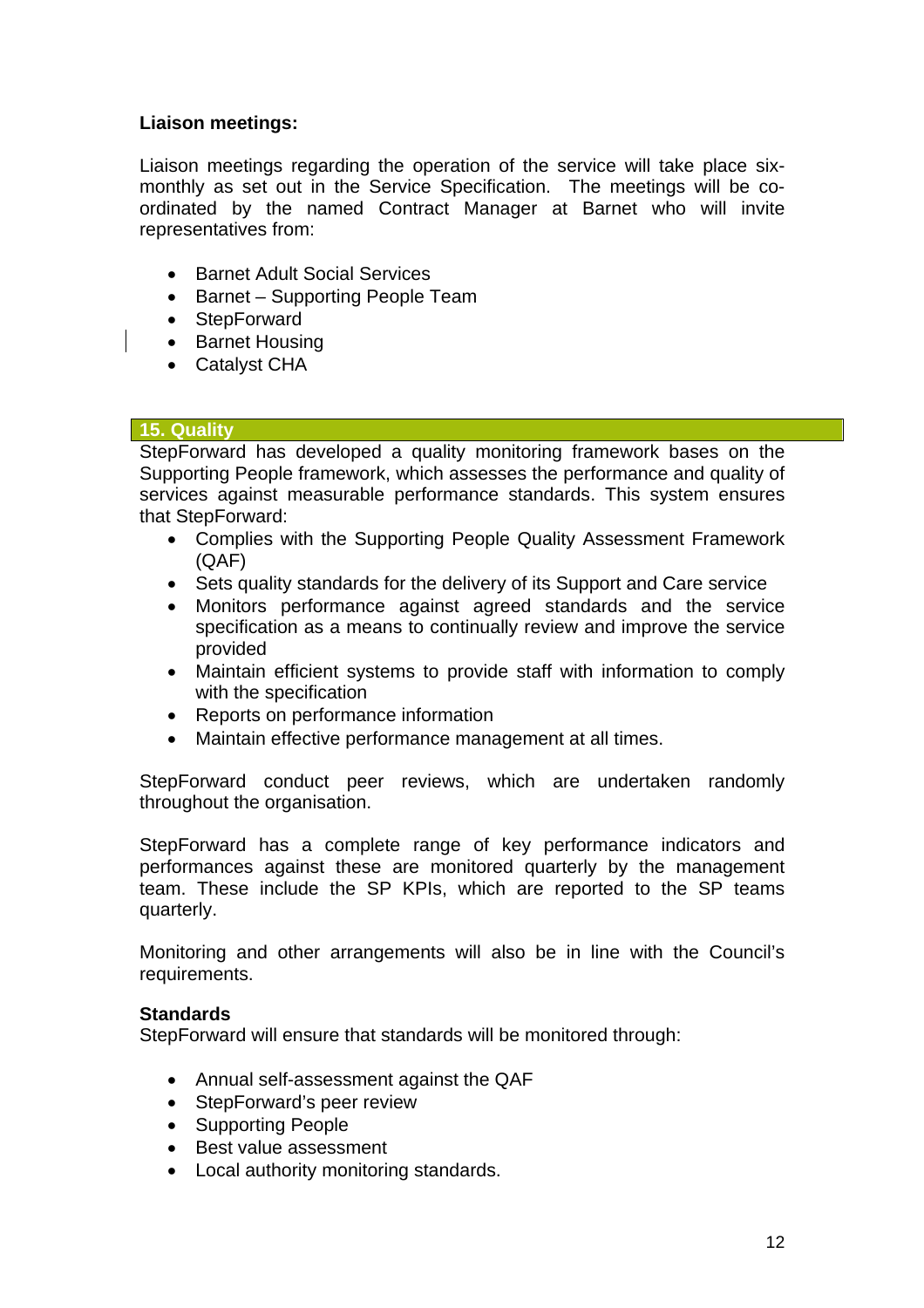#### **16. Good practice**

The Support and Care service provided by StepForward recognises the good practice recommendations outlined in the ODPM Housing Research Summary 2002, and the DTLR 'Guidelines for Good Practice in Supported Accommodation' and will in providing this Service: -

- Endeavour to be represented on any working group associated with housing issues in Barnet. Support and Care will be provided through a key-working system with structured Support and Care and action plans in an atmosphere that is respectful, empowering and offers confidentiality.
- Ensure Support and Care programmes will cover independent living skills, health promotion, empowerment and self-esteem, and access to training and education.
- Encourage the development of peer Support and Care with Service Users while at the scheme.
- Develop partnership working to forge strong links with co-ordinators in Barnet as well as local strategies.
- Ensure the good communication and marketing of the service provided along with close liaison with referral agents. This will ensure that there is good pre-placement information and continued placement input from agencies and other Support and Care networks.
- Support the development of an awareness of the traditions and needs of different cultural and ethnic groups, relating to the local population and service user group.
- Where possible include friends or family of the service user to sustain networks and promote inclusion.

#### **17. Outcome Evaluation**

In addition to the above monitoring, quality and standards commitments StepForward will aim to assess the impact of the scheme, identify outcome measures for the service, the extent to which the project's goals have been achieved, and the influence it has had on the ability of Service Users to sustain independent tenancies.

Identified outcomes are that tenants have:

- A good quality of life
- An independent life
- A home for life (for most people)
- An enjoyable life

#### **Indicators will vary and may include:**

- Tenancy sustainment figures
- Annual satisfaction surveys
- Service Users focus groups
- Commissioner's feedback
- Comments and suggestions procedures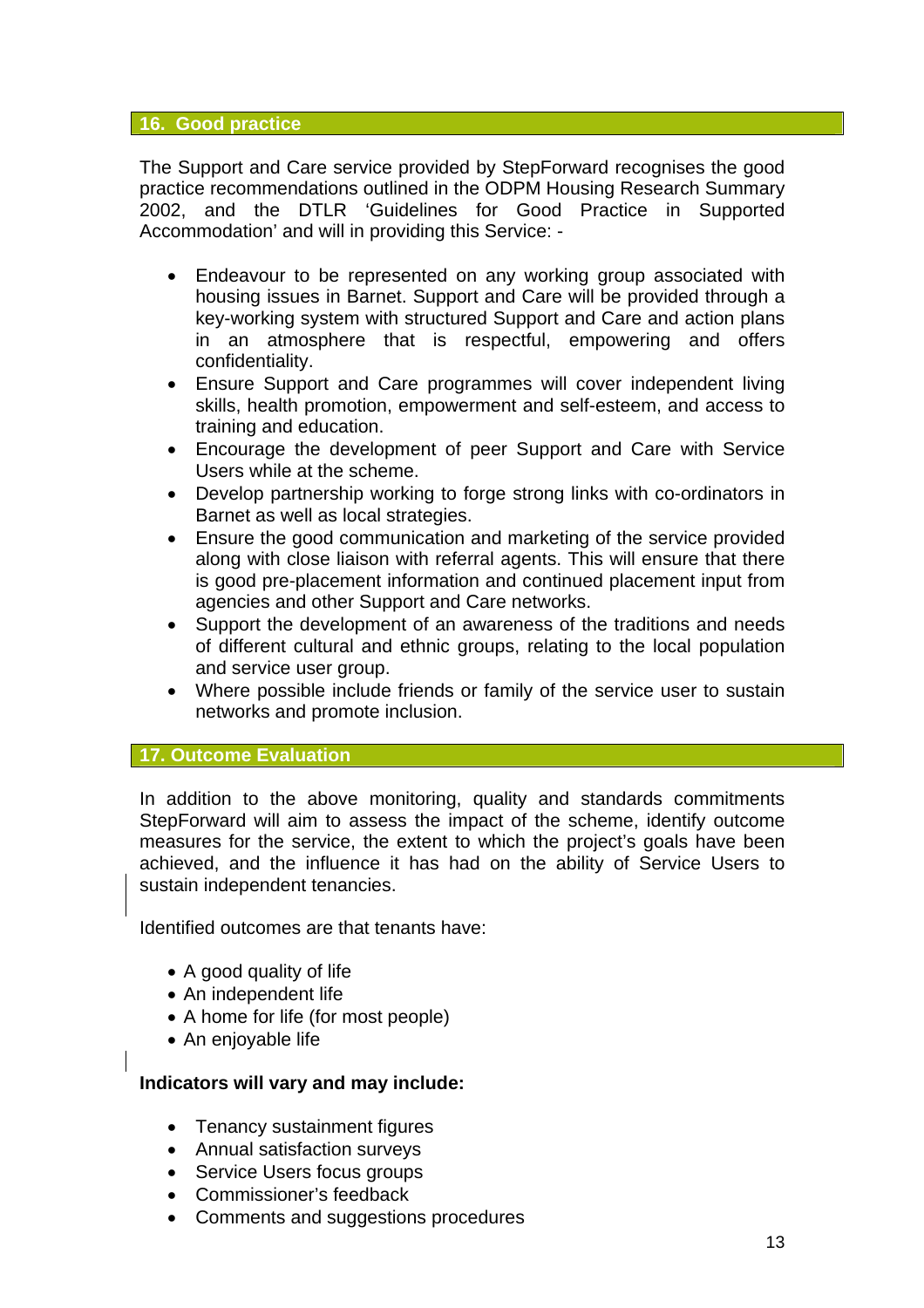• Comments, suggestions and complaints monitoring

#### **18. Diversity and Equal Opportunities**

StepForward shall be familiar with, and operate within, the Council's policies on Equal Opportunities. Catalyst has its own statement of commitment to principles of Diversity, and is expected to demonstrate effectiveness in this area. StepForward and Catalyst will produce annual equality and diversity action plan, which is actioned through service annual work plans.

#### **19. Non-Eligible Clients**

The Grant Conditions under which Barnet Council receive Supporting People funding defines the services that are eligible for funding as "eligible service" and specifically identifies as ineligible "services by the administering authority in satisfaction of a statutory duty placed on the authority". StepForward will/may provide services in satisfaction of an authority's statutory duty. However, where StepForward is providing services on behalf of an authority this cannot be funded from Supporting People Grant.

To ensure compliance with Supporting People Grant Conditions the Supporting People Team in Barnet will recover any ineligible expenditure from the department within the authority that has the statutory duty

To enable the Supporting People Teams to make the appropriate recharges StepForward will: -

- 1. Get written agreement from the responsible department in the authority to meet the recharge before accepting a Service user on to the service who may not be eligible for Supporting People Funding.
- 2. Send a copy of the written agreement to the Supporting People Team in the authority that made the referral within 20 working days of accepting the referral.
- 3. Inform the Supporting People Team of the referring authority within 20 working days of:
	- Any change in the status of a service user that would make them eligible/ineligible for Supporting People.
	- Service Users they believe to be ineligible for Supporting People Funding no longer receive a service.
- 4. Ensure that all referral information clearly states that for any Service User referred to the service that would be receiving the service as part of a statutory duty the Supporting People Team of the referring authority will recharge the department with the statutory duty.